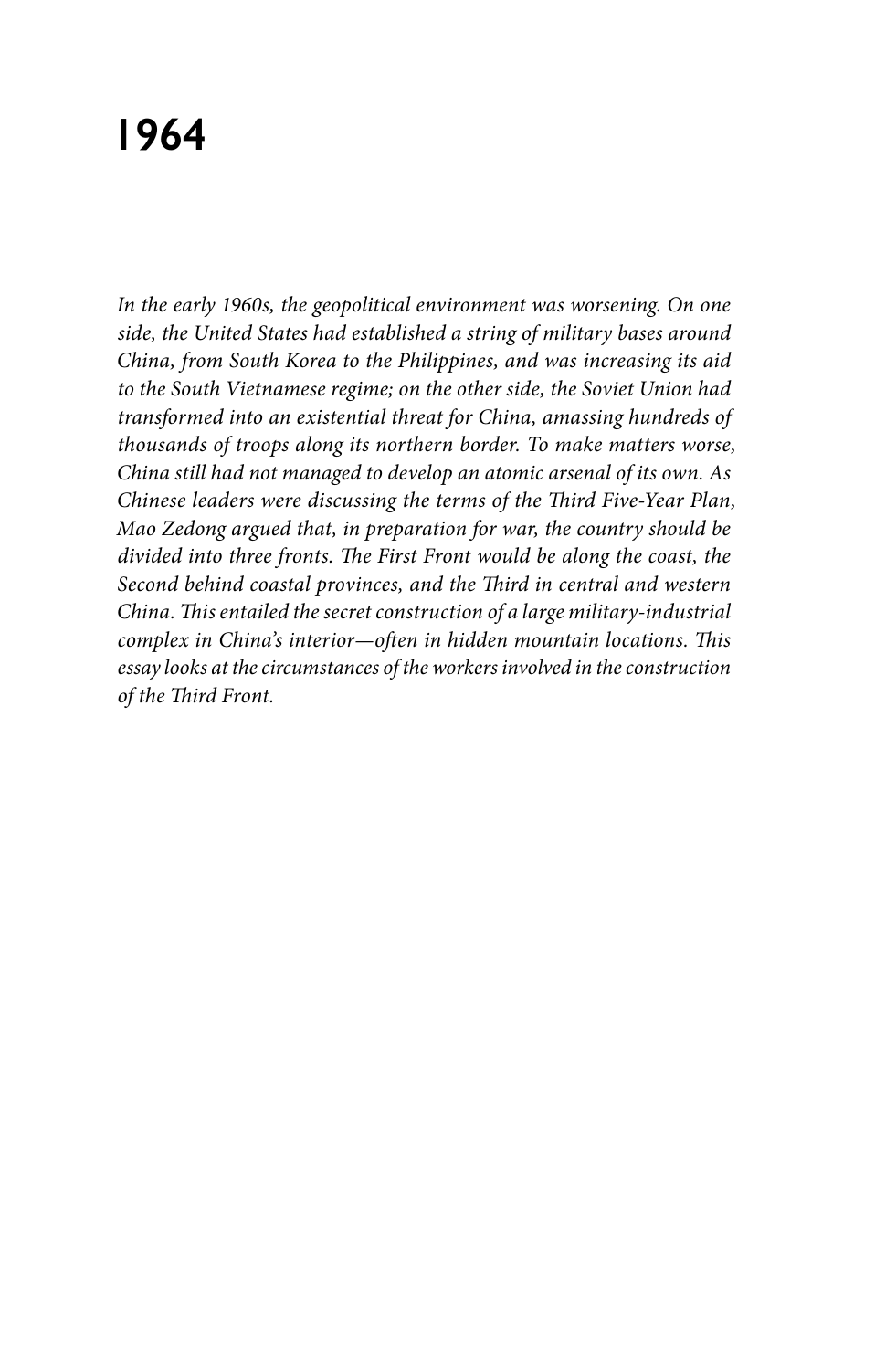# **The Third Front Campaign**

Covell F. MEYSKENS

n 27 May 1964, Mao Zedong summoned Deng Xiaoping and a<br>few other Chinese Communist Party (CCP) leaders to discuss<br>China's Third Five-Year Plan.<sup>1</sup> Over the previous few months,<br>Deng and other leading officials had drafted few other Chinese Communist Party (CCP) leaders to discuss China's Third Five-Year Plan.<sup>1</sup> Over the previous few months, Deng and other leading officials had drafted initial plans that concentrated on developing coastal areas and lifting the output of agricultural and consumer goods.2 Mao disapproved of this economic strategy because it did not address China's worsening geopolitical environment. The United States had a string of military bases around China, from South Korea to the Philippines, and Washington was expanding its forward-deployed forces in Southeast Asia. The Soviet Union, meanwhile, had transformed in the wake of the Sino-Soviet Split from a close ally into an existential threat, with 200,000 troops on China's northern border. What made matters worse was that both the United States and the Soviet Union had thousands of nuclear weapons while China did not have a single atomic bomb, as Moscow had withdrawn its promised support to build one.<sup>3</sup>

Given China's imperilled security position, Mao argued that, 'in the age of the atom bomb, not having a military rear was no good.<sup>4</sup> In preparation for war, the Party had to divide the country into three military fronts: the First Front along the coast, the Second Front behind coastal provinces, and the Third Front (or, hereinafter, the Front) in central and western China. In this final region, the Party had to secretly build a large military-industrial complex to serve as a backup economic motor for national defence in case the United States or Soviet Union invaded, and had to abandon established industrial areas and retreat into the interior like Chiang Kai-shek had done during World War II.5 Provinces in the First and Second fronts also had to build small military-industrial bases. Like the CCP's revolutionary base areas, all Third Front projects had to be dispersed in hidden mountain locations. With this new industrial war machine, Beijing would be in a better position to fight off an assault by its Cold War enemies.6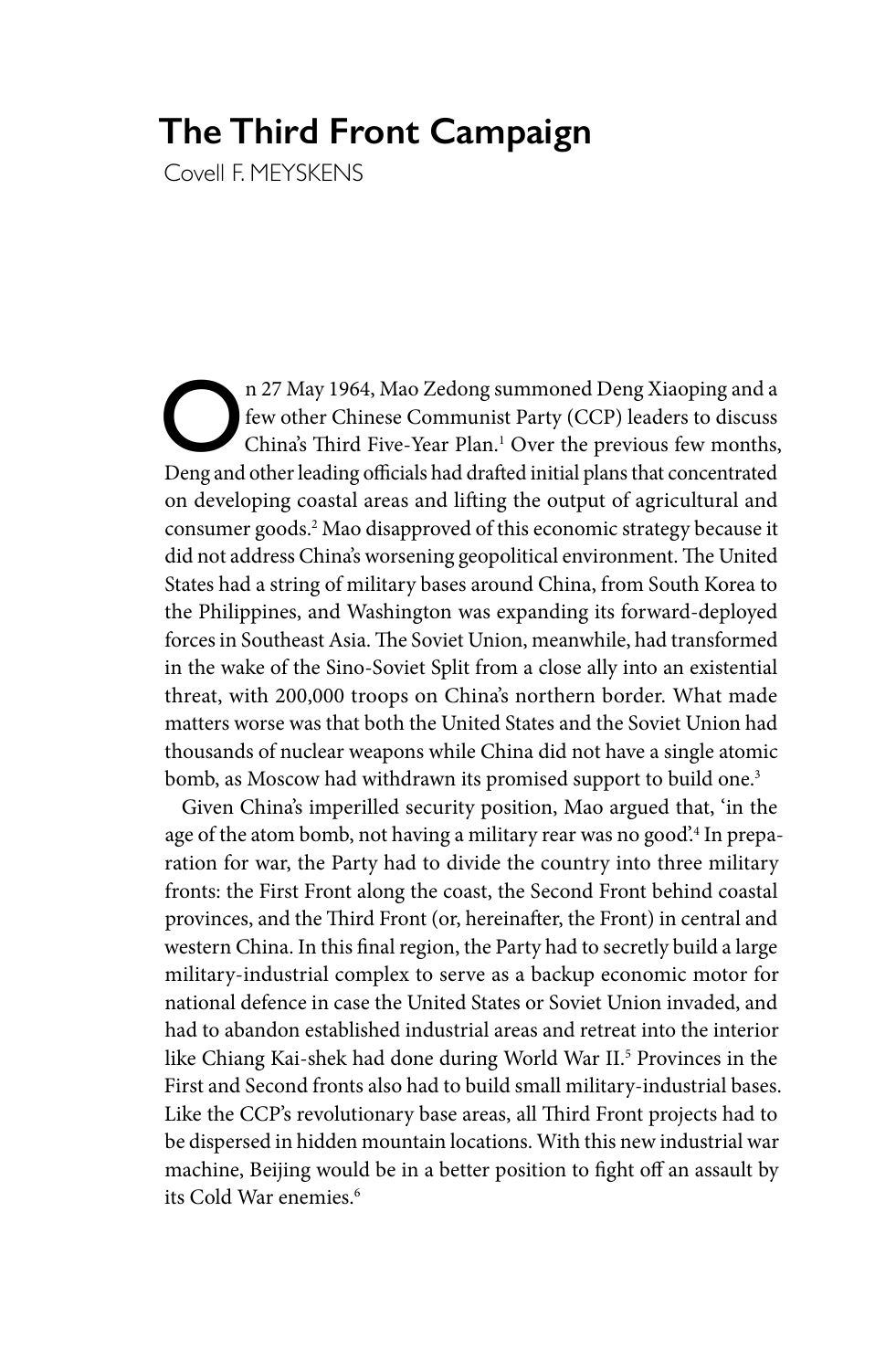

Figure 1. Map of the First, Second, and Third fronts. The author owns the rights to this map.

Deng and other top Party leaders did not immediately back Mao's call to undertake such a big developmental drive to bolster national security. They instead recommended conducting preparatory surveys and drawing up plans for a few select projects. This policy stance was based on their concern about launching an industrialisation campaign like the Great Leap Forward (1958–62), during which the central government had decentralised authority to localities and commanded them to mobilise local resources to quickly expand China's industrial base. In the end, the Great Leap led to economic and administrative disorder and a famine that killed tens of millions of people.7

Party elites only endorsed building the Third Front in August 1964, when the United States bombarded North Vietnam in the wake of the Tonkin Gulf Incident. With the prospect of a great-power war on the immediate horizon, Party leaders greenlit the construction of a military-industrial complex in China's inland regions.8 To ensure the Front did not experience the Great Leap's managerial problems, Party leaders granted central planners sole authority over its administration and did not allow local leaders to independently initiate projects.<sup>9</sup> Between 1964 and 1980, China dedicated to the Front about 40 percent of the national construction budget. Most investment occurred in two big waves. The first wave was concentrated in the southwest. Major projects included three railroads to connect the provincial capitals of Sichuan, Guizhou,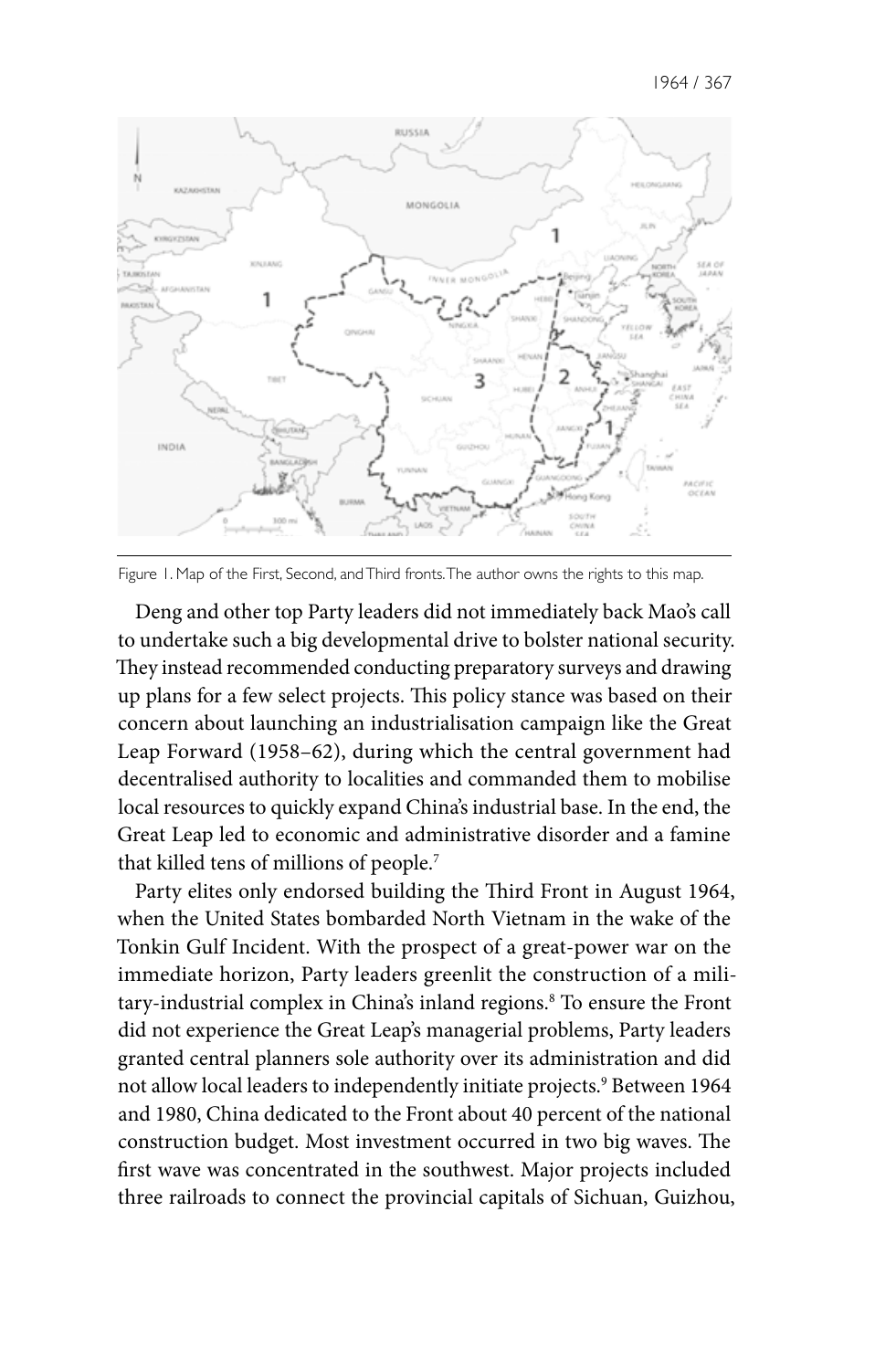and Yunnan, the large steel town of Panzhihua in Sichuan, the coke town of Liupanshui in Guizhou, and a conventional weapons complex in the mountains around Chongqing. In late 1966, the Cultural Revolution derailed these early efforts to build the Third Front.<sup>10</sup>

The Party leadership ordered a second wave of construction in 1969 in response to Sino-Soviet border clashes. While construction continued on projects in the southwest, hundreds of new initiatives were begun in central and northwestern China. The CCP's big push to industrialise the interior subsided in 1972 when Sino-American rapprochement significantly lessened Beijing's concerns about the threat of a great-power war on Chinese territory. About one-third of the national construction budget, however, was still allocated to completing existing projects until the late 1970s, when Party leaders decisively reoriented national development back towards the coast.<sup>11</sup>

Integral to the Third Front's construction was a huge labour force. In total, roughly fifteen million people took part in the campaign, with about one million labourers coming from urban areas and the rest mobilised from the countryside.12 The remainder of this essay examines the experiences of Third Fronters and the products of their labour. The first section charts how people were recruited. The next section looks at what life was like at construction sites, while the last section discusses the Front's economic legacies.

## Going to the Front

Since the Third Front was top secret, its creation was never officially announced, so people typically only learned about it when their workplace informed them that Mao had ordered the construction of a military-industrial complex in inland regions to protect China from rising American and Soviet military pressures. Before someone was transferred to the Third Front, a political background check was conducted to ensure they were not classified as a landlord, rich peasant, counterrevolutionary, or rightist and that they did not have any foreign contacts or personal reason to oppose the Party. The government instituted these recruitment criteria because it sought to enlist only people who could be trusted to remain dedicated to building the Front amid any hardships and who would not disclose its existence to domestic or foreign enemies.<sup>13</sup>

With this framing, the Party presented Front participation as a political privilege. Some participants were excited to have the opportunity to go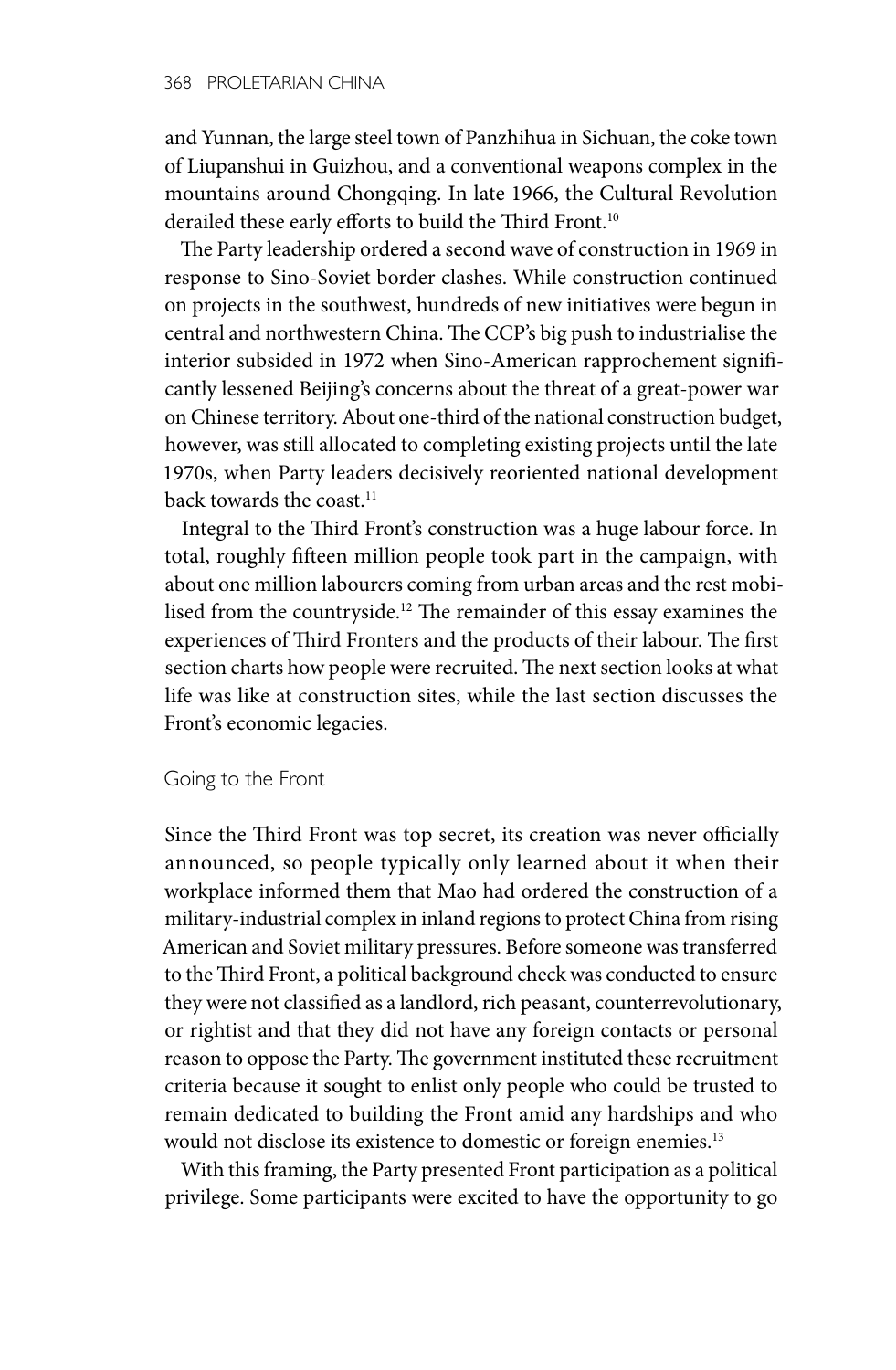where the Party thought they were most needed. Their enthusiasm was heightened by Mao's declaration that until the Front was built, he would 'not sleep well'.14 Favourable views of this sort were most common among Party members, whose personal biographies were already deeply enmeshed with the CCP's project of building socialism in China, and youth who had grown up after the establishment of the People's Republic in 1949 and were eager to realise Mao's decrees on how to construct socialist China. Many other recruits were traumatised to learn they had been chosen to answer Mao's order to firm up national security by industrialising remote mountainous areas.15

Urban residents were particularly distressed because going to the Front amounted to a socioeconomic demotion. Instead of living in a city in China's northeastern or coastal industrial heartland, they would have to reside not just in the underdeveloped interior, but in its mountainous hinterlands. In many cases, when workers were mobilised, plans for their new workplace were still on the drawing broad, and construction had yet to begin. Workers were anxious about the sort of life that awaited them in this industrial world that they would have to build themselves. What sort of housing, medical facilities, and cultural activities would there be? Would there be schools for their children, and would they be any good? What would local weather and food be like, and would they be able to adapt? Would they be able to understand the local dialect? And, perhaps most importantly, when could they come back and live again with their family and friends?16



Figure 2. Third Front mobilisation poster. . From the author's personal collection.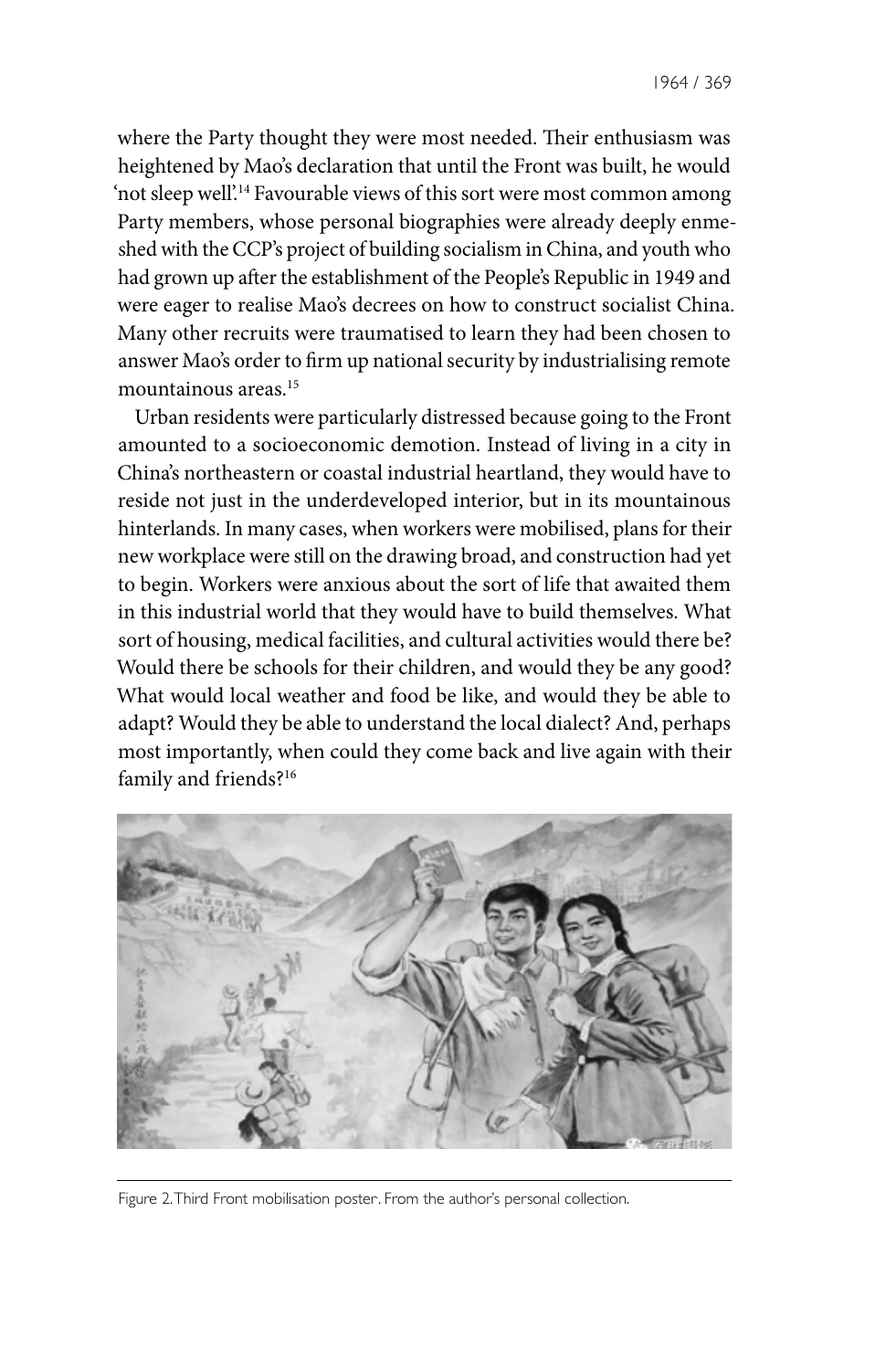The administrators charged with overseeing the relocation of urban workers had their own concerns, too. Some provincial officials shared the worries of those in the Party centre who thought the Front might negatively impact the countryside like the Great Leap had, so they stressed that the campaign must be centrally directed and agriculture must receive adequate attention. Some northeastern and coastal officials also cautioned against ignoring the development of their regions and devoting too much consideration to the interior. While some inland provincial officials voiced similar words of warning, others sought to acquire more resources from developed parts of the country to advance local industrialisation.<sup>17</sup>

Officials in rural areas tended to view the Front more positively because it was a way for them to gain more resources by temporarily hiring labour out to projects in their vicinity. Employed in this way, a worker could earn about thirty-two yuan per month. A labourer's wage, however, did not go directly into their pocket. Their rural work unit first took a portion to cover the costs of food and lodging. Workers received the remainder, which was often about six yuan. This sum was a significant material benefit for rural folk who were typically compensated in work-points and earned, on average, eleven to fifteen yuan per year. The amount rural officials skimmed off the top was also more than they usually spent on local labour's livelihood, meaning they, too, obtained extra funding.<sup>18</sup>

The small number of rural residents hired as permanent employees accrued the even greater privilege of having access to the broad welfare guarantees of an urban state-owned enterprise. Despite these material advantages, some rural parents were still reluctant to let their children partake in the Front because they preferred to have more familial labour for their household, could not bear to part with their loved ones, or feared they might be maimed or killed in an accident. As this overview of people's responses to Third Front recruitment demonstrates, how people felt about being integrated into China's covert Cold War industrial defence apparatus was shaped by their specific social, economic, and geographical situations.19

### Everyday Life

For urbanites, their departure for the Front was often filled with tears. Leading cadres tried to stimulate enthusiasm by playing revolutionary songs and coming to the train station to wish them farewell. These efforts were usually of little avail, as family members and workers welled up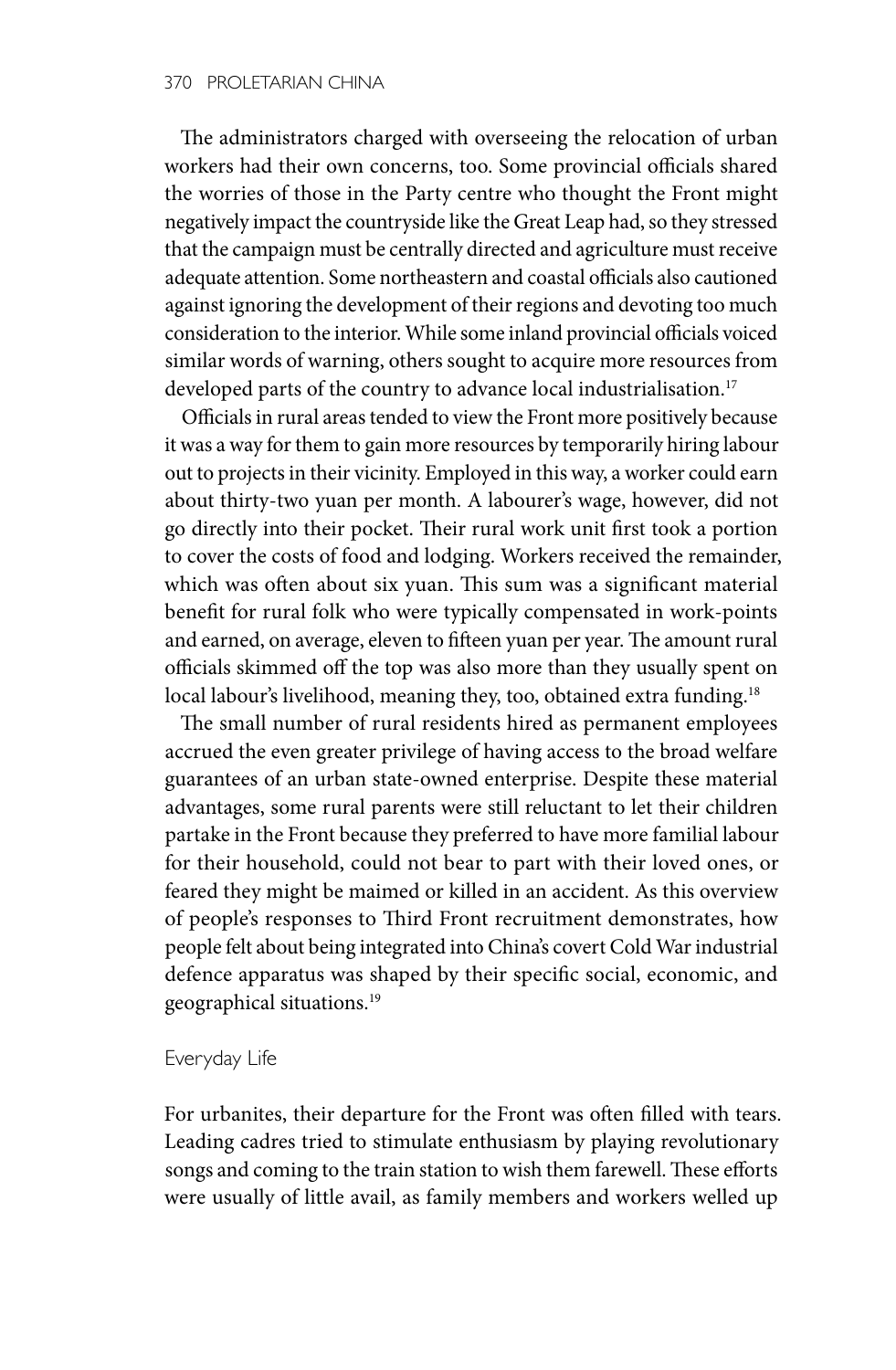at not knowing when, if ever, they would see one another again. The hundreds or thousands of kilometres they had to travel before arriving at their destination reinforced the feeling of how far they were going from home. Their sense of heading into the middle of nowhere was further enhanced by the fact that, for most, their future workplace could only be reached by a truck-ride, snaking for hours, if not days, up dusty mountain roads. Although rural folk generally had to travel shorter distances to their new workplace, they rarely had the luxury of motorised transport and had to instead walk for tens or hundreds of kilometres along rugged mountain routes.20



Figure 3. Building a road for a Third Front factory. Source: '"三线文化" 三线建设部分老照片 选登 ["Third Front Culture": Select Published Old Photos of Third Front Construction].' 每日 头条 [*Meiri Toutiao*], 20 August 2017, available online at: kknews.cc/zh-cn/news/a8jbqa6.html.

On reaching their new workplace, many recruits were shocked to find not an established factory but a construction site in various stages of completion. Due to a shortage of motor vehicles, recruits regularly had to install heavy machinery by hand and lug in tonnes of supplies on shoulder poles and pushcarts. Whatever sort of work people were engaged in, it was militarised: people were organised into military units; administrators described project goals as battles in China's Cold War struggle against the United States and Soviet Union; and militaristic language and routines pervaded everyday life, from calling colleagues 'comrades-in-arms' (战友) to a regimented schedule of morning calisthenics, long work hours, and regular readings of Mao's works about the need to have a military mindset.<sup>21</sup>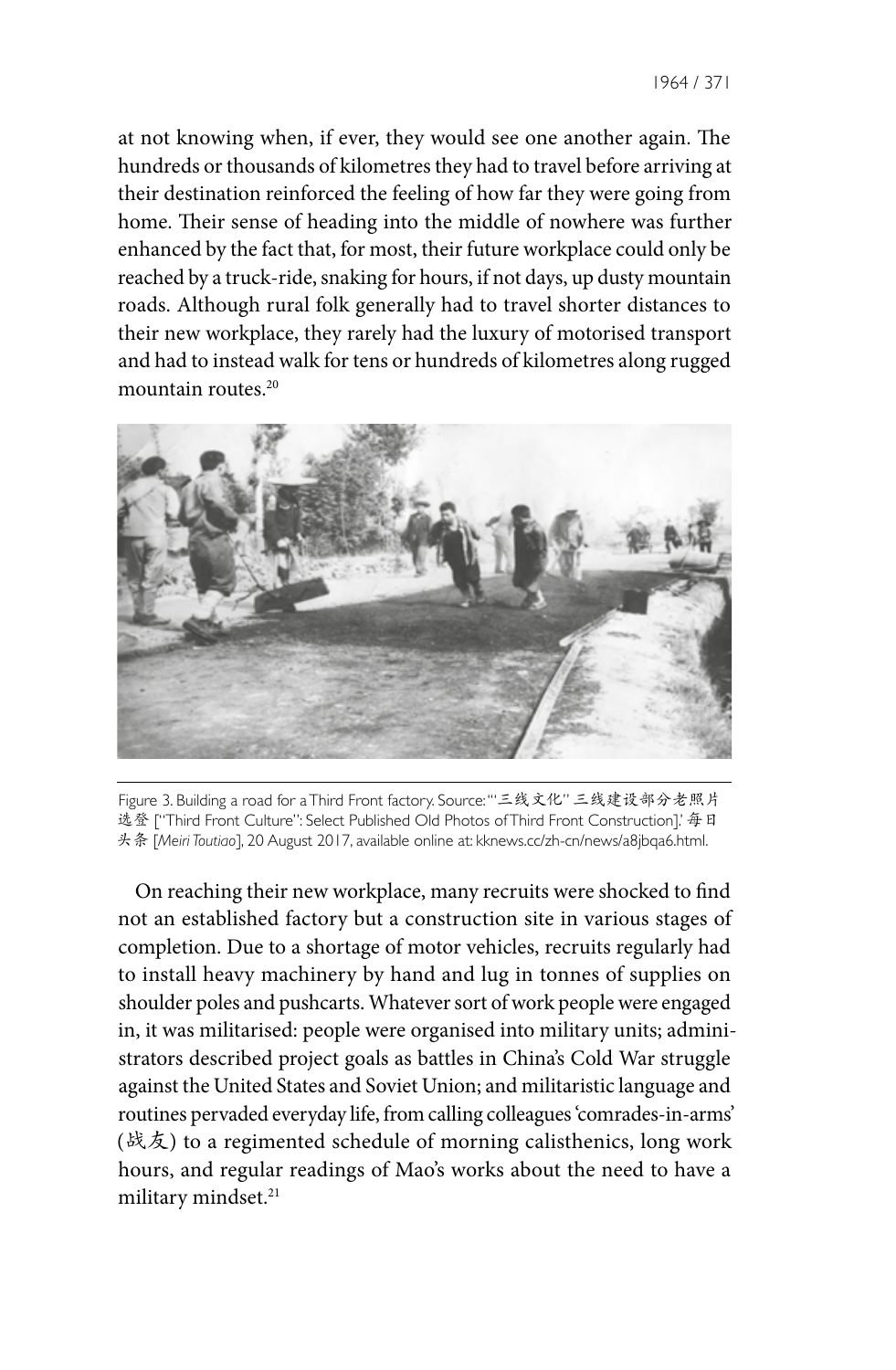At the end of a workday, the earliest recruits were lucky if they slept in tents on thin mats; many closed their eyes under the stars with no bedding at all. Even once labourers erected housing, it typically was a rammed-earth hut with a thatched roof. Provisions were similarly spartan, with water sourced from local streams and rice porridge and pickled vegetables the main sustenance, with fresh vegetables occasionally added as an accompaniment, and small morsels of meat served only once a month or so.22 This regime of austerity was by design, resulting from the Party's policy of restraining consumption so that more resources were available for expanding China's economic infrastructure and increasing heavy-industry output.<sup>23</sup>

The Party's drive to quickly build up its military-industrial base in inland China came crashing to a halt in late 1966 when it collided with Mao's campaign to root out 'hidden enemies and traitors within Chinese intellectual circles and within the Party', who, in Andrew Walder's words, were putatively trying to 'overthrow Communist political power and restore capitalism'.<sup>24</sup>Third Fronters made the Cultural Revolution's political logic their own, claiming that barebones living conditions and their assignment to the Front were due to the actions of capitalist roaders in their midst. Party leaders, on the other hand, asserted that criticisms of this sort were the work of domestic elements collaborating with China's enemies in the United States and Soviet Union. The Party's efforts to clamp down on worker dissent intensified in 1969 when Sino-Soviet border skirmishes made it seem that Moscow might soon launch an invasion or carry out multiple nuclear strikes.25

In response to Sino-Soviet military tensions, the Party centre endorsed another big push to accelerate the expansion of China's military-industrial base. As in the first phase of Third Front construction, workers frequently replaced machine power with their muscles as they rushed to boost China's industrial defences before the outbreak of war. While many urban recruits were supportive of the Front's objective of bolstering national security through rapid industrialisation, many were also dissatisfied with their austere housing, diet, and cultural life. Even when projects were completed and standards of living began to improve in the late 1970s, many workers still longed for the day they could decamp from China's hinterlands and rejoin family and friends in more developed urban centres. While rural recruits also missed their families, they tended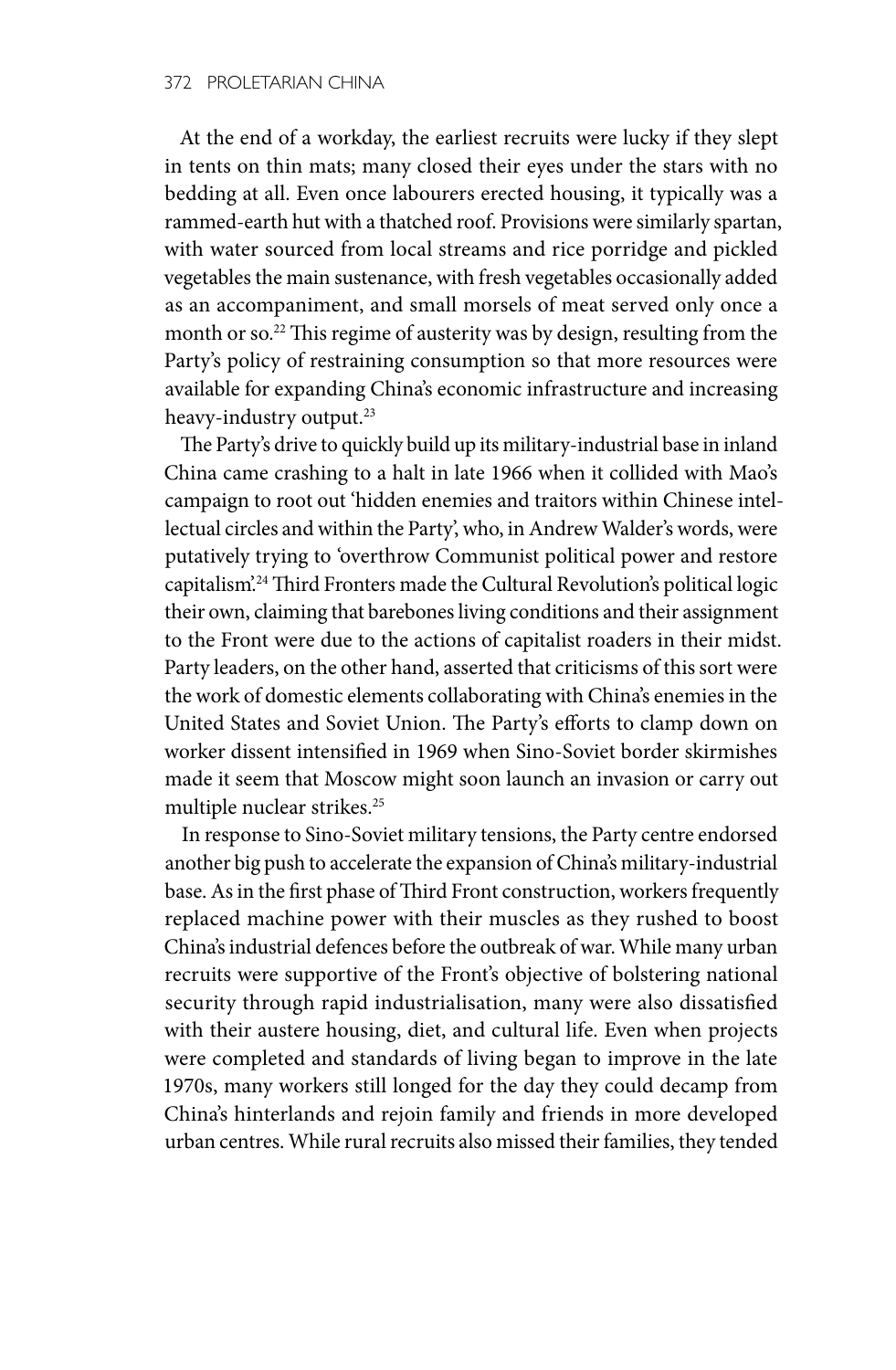to better recognise the material benefits they had as urban state-owned enterprise employees compared with rural residents living just outside Third Front factory walls.<sup>26</sup>

### Life After the Front

To assess the lives of the Third Fronters after the campaign, it is necessary to examine this issue from several different angles. If this topic is approached from the perspective of the workers themselves, the picture is decidedly ambivalent. While many Third Fronters recognise in their memoirs and oral interviews that their years of hard work endowed inland China with a larger industrial base than it would otherwise have had, they also often complain about the material privation of their everyday lives and the psychological adversity of being separated from family and friends. Those recruits who brought their children with them worried that their work unit's subpar schools would adversely impact their children's life chances and perhaps even lead them to suffer the same fate—having to reside forever in China's mountainous backwoods.27

If a different perspective is adopted and the Front is evaluated through the lens of its economic results, they, too, are unmistakeably mixed. From one perspective, the Front made significant contributions to the development of inland China. By building up regional industrial infrastructure, the Front integrated inland regions more into the Chinese economy, sped up the circulation of regional resources, and augmented manufacturing, mining, and hydropower facilities that made a society powered by hydrocarbons and electricity into more of an economic norm in inland China. Taken altogether, these economic changes helped to decrease the economic gap between the coast and the interior. On the other hand, they also established an industrial base whose continued growth would require ever more resources and whose development would place ever more stress on China's ecology.28

From another standpoint, the Third Front was massively wasteful.<sup>29</sup> According to a 1984 State Council report, only 48 percent of all projects were worthy of further development; the other 52 percent were abandoned.30 This statistic is a stunning testament of how much of the Third Front passed into the dustbin of China's economic history. However, when considering the inefficiency of the Front, it is important to take